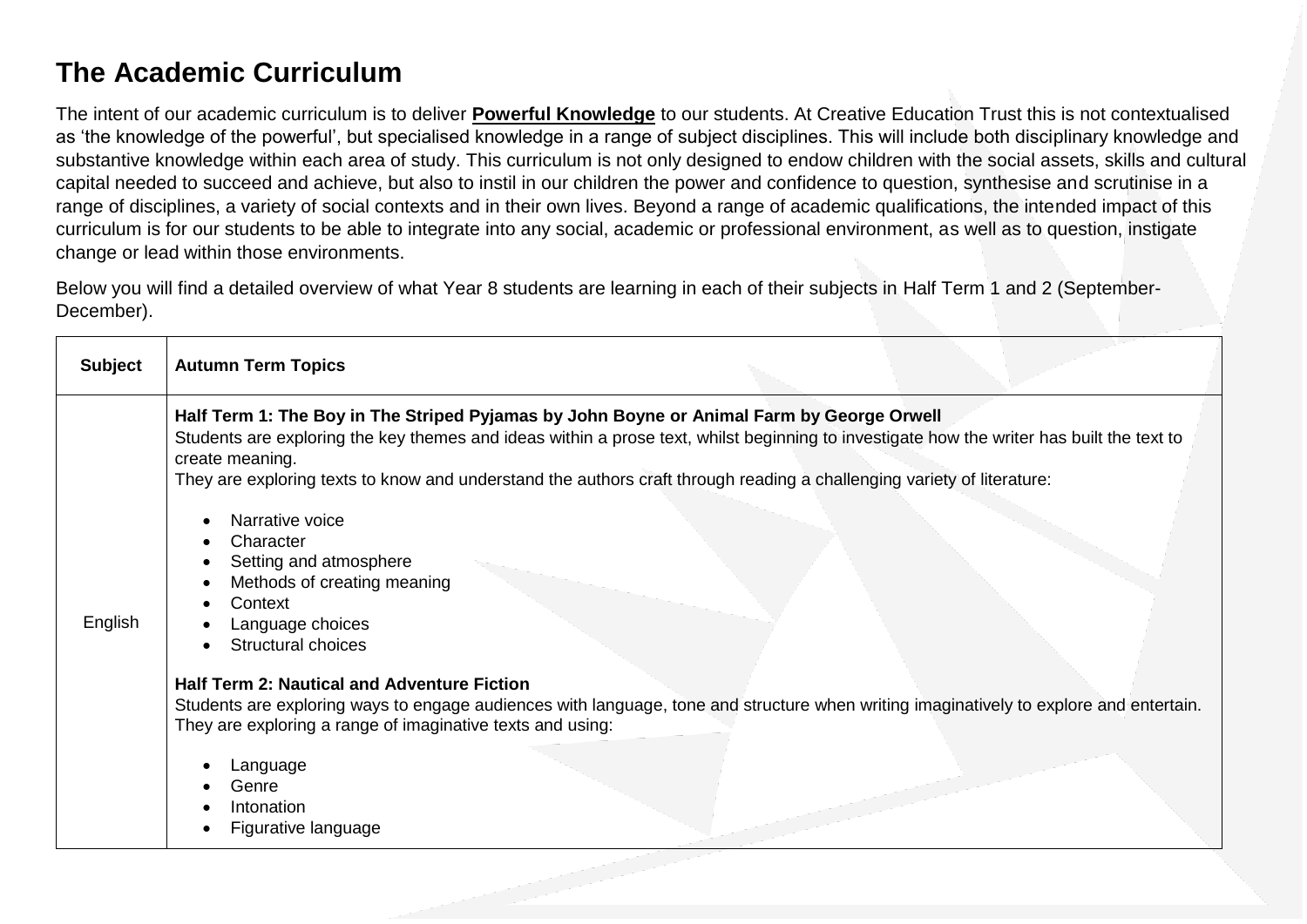|              | Specific structural features e.g. start, middle, end<br>$\bullet$<br>Engaging openings and endings                                                                                                                                                                                                                                                                                                                                                                                                                                                                                                                                                                                                                                                                                                                                                                                                                                                                                                                                                                                                                  |
|--------------|---------------------------------------------------------------------------------------------------------------------------------------------------------------------------------------------------------------------------------------------------------------------------------------------------------------------------------------------------------------------------------------------------------------------------------------------------------------------------------------------------------------------------------------------------------------------------------------------------------------------------------------------------------------------------------------------------------------------------------------------------------------------------------------------------------------------------------------------------------------------------------------------------------------------------------------------------------------------------------------------------------------------------------------------------------------------------------------------------------------------|
| <b>Maths</b> | <b>Number</b><br>HCF/LCM from prime factors<br>$\bullet$<br>Rounding<br>$\bullet$<br>Estimation<br>$\bullet$<br><b>Directed Numbers</b><br><b>Bounds</b><br>$\bullet$<br><b>Geometry and Measures</b><br>Area of 2D shapes<br>$\bullet$<br>Volume and surface area of 3D shapes<br>$\bullet$                                                                                                                                                                                                                                                                                                                                                                                                                                                                                                                                                                                                                                                                                                                                                                                                                        |
|              | <b>Biology: Breathing and digestion</b><br>Students will learn how gas exchange, oxygen and carbon dioxide move between alveoli and the blood. Oxygen is transported to cells for<br>aerobic respiration and carbon dioxide, a waste product of respiration, is removed from the body. Breathing occurs through the action of<br>muscles in the ribcage and diaphragm. The amount of oxygen required by body cells determines the rate of breathing.<br>Students will also learn how the body needs a balanced diet with carbohydrates, lipids, proteins, vitamins, minerals, dietary fibre and<br>water, for its cells' energy, growth and maintenance. They will learn how organs of the digestive system are adapted to break large food<br>molecules into small ones which can travel in the blood to cells and are used for life processes. They will learn that iron is a mineral<br>important for red blood cells, that calcium is a mineral needed for strong teeth and bones and that vitamins and minerals are needed in<br>small amounts to keep the body healthy.                                       |
| Science      | <b>Chemistry: Climate and Resources</b><br>Students will also learn how carbon is recycled through natural processes in the atmosphere, ecosystems, oceans and the Earth's crust<br>(such as photosynthesis and respiration) as well as human activities (burning fuels).<br>They will learn that scientists have evidence that global warming caused by human activity is causing changes in climate. They will learn<br>that methane and carbon dioxide are greenhouse gases and that the Earth's atmosphere contains around 78% nitrogen, 21% oxygen,<br><1% carbon dioxide, plus small amounts of other gases. There will understand that only a certain quantity of any resource on Earth, so<br>the faster it is extracted, the sooner it will run out. They will consider how recycling reduces the need to extract resources and that most<br>metals are found combined with other elements, as a compound, in ores. The more reactive a metal, the more difficult it is to separate it<br>from its compound. Carbon displaces less reactive metals, while electrolysis is needed for more reactive metals. |
|              | <b>Physics: Contact and Pressure</b><br>Students will learn how when the resultant force on an object is zero, it is in equilibrium and does not move, or remains at constant speed<br>in a straight line. One effect of a force is to change an object's form, causing it to be stretched or compressed. In some materials, the<br>change is proportional to the force applied. They will learn how to sketch the forces acting on an object, and label their size and direction.<br>They will study how pressure acts in a fluid in all directions. It increases with depth due to the increased weight of fluid, and results in an<br>upthrust. Objects sink or float depending on whether the weight of the object is bigger or smaller than the upthrust. Different stresses on a                                                                                                                                                                                                                                                                                                                              |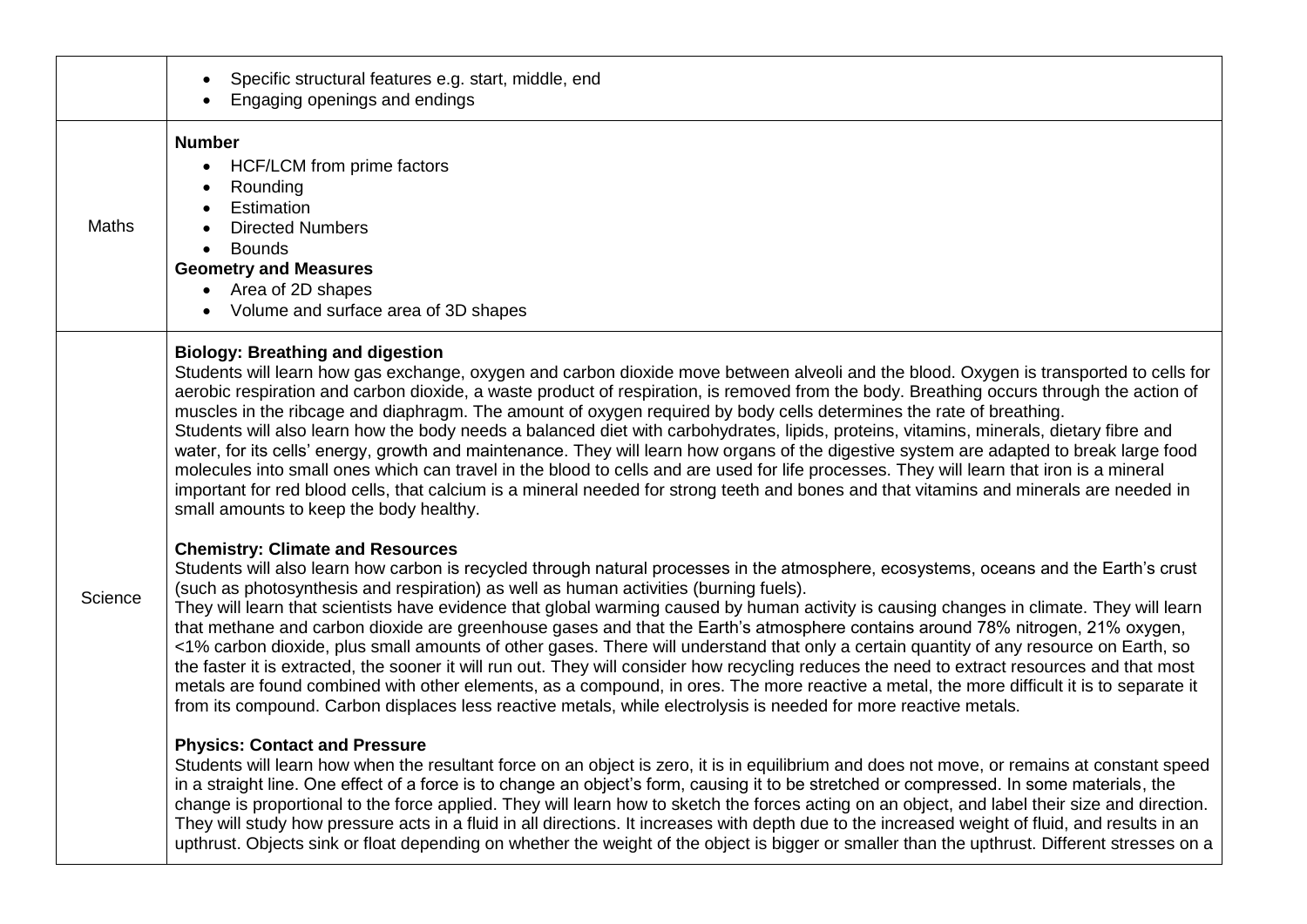|                | solid object can be used to explain observations where objects scratch, sink into or break surfaces. Know how to use the formula: fluid<br>pressure, or stress on a surface = force $(N)/area$ $(m2)$                                                                                                                                                                                                                                                                                                                                                                                                                                                                                                                                                                                                                                                                                                                                                                                                                                                                                                                                                                                                                                                                                                                                   |
|----------------|-----------------------------------------------------------------------------------------------------------------------------------------------------------------------------------------------------------------------------------------------------------------------------------------------------------------------------------------------------------------------------------------------------------------------------------------------------------------------------------------------------------------------------------------------------------------------------------------------------------------------------------------------------------------------------------------------------------------------------------------------------------------------------------------------------------------------------------------------------------------------------------------------------------------------------------------------------------------------------------------------------------------------------------------------------------------------------------------------------------------------------------------------------------------------------------------------------------------------------------------------------------------------------------------------------------------------------------------|
| <b>History</b> | Students will learn to understand the causes and consequences of revolutions in Britain, Europe and the wider world 1509-1800.<br>This includes:<br>Sense of period - Early Modern Britain and wider chronological framework.<br>$\bullet$<br>Substantive concepts - Revolution<br>Disciplinary concepts - cause and consequence.<br>Diversity - conflict within nations of different groups and trans-national nature of revolution. Rights and responsibilities.<br>Stuart England - Gun Powder Plot - religious conflict<br>The English Civil War and Cromwell's rule<br>The Scientific revolution<br>The American Revolution<br>The French Revolution<br>Students will learn to understand the significance of developments in Industrial Britain, Europe and the wider world 1750-1901.<br>This includes:<br>Sense of period - Industrial Britain.<br>$\bullet$<br>Substantive concepts - slavery, empire, industrialisation<br>Disciplinary concept - significance and interpretation.<br>Diversity - Britain's role in shaping world history and being shaped by. Legacy of Empire, colonialism and slavery.<br>Relationship between British Empire and Slavery - emergence of the Transatlantic slave economy<br>The Transatlantic slave economy - the trade of enslaved Africans, middle passage, plantations, slave auctions. |
| Geography      | Half Term 1:<br>Students are considering the causes and consequences of climate change at different scales.<br>This includes:<br>Human causes of climate change<br>Natural causes of climate change<br>The local, national and global consequences of climate change<br>The strategies that can be implemented to mitigate/adapt to climate change<br><b>Half Term 2:</b>                                                                                                                                                                                                                                                                                                                                                                                                                                                                                                                                                                                                                                                                                                                                                                                                                                                                                                                                                               |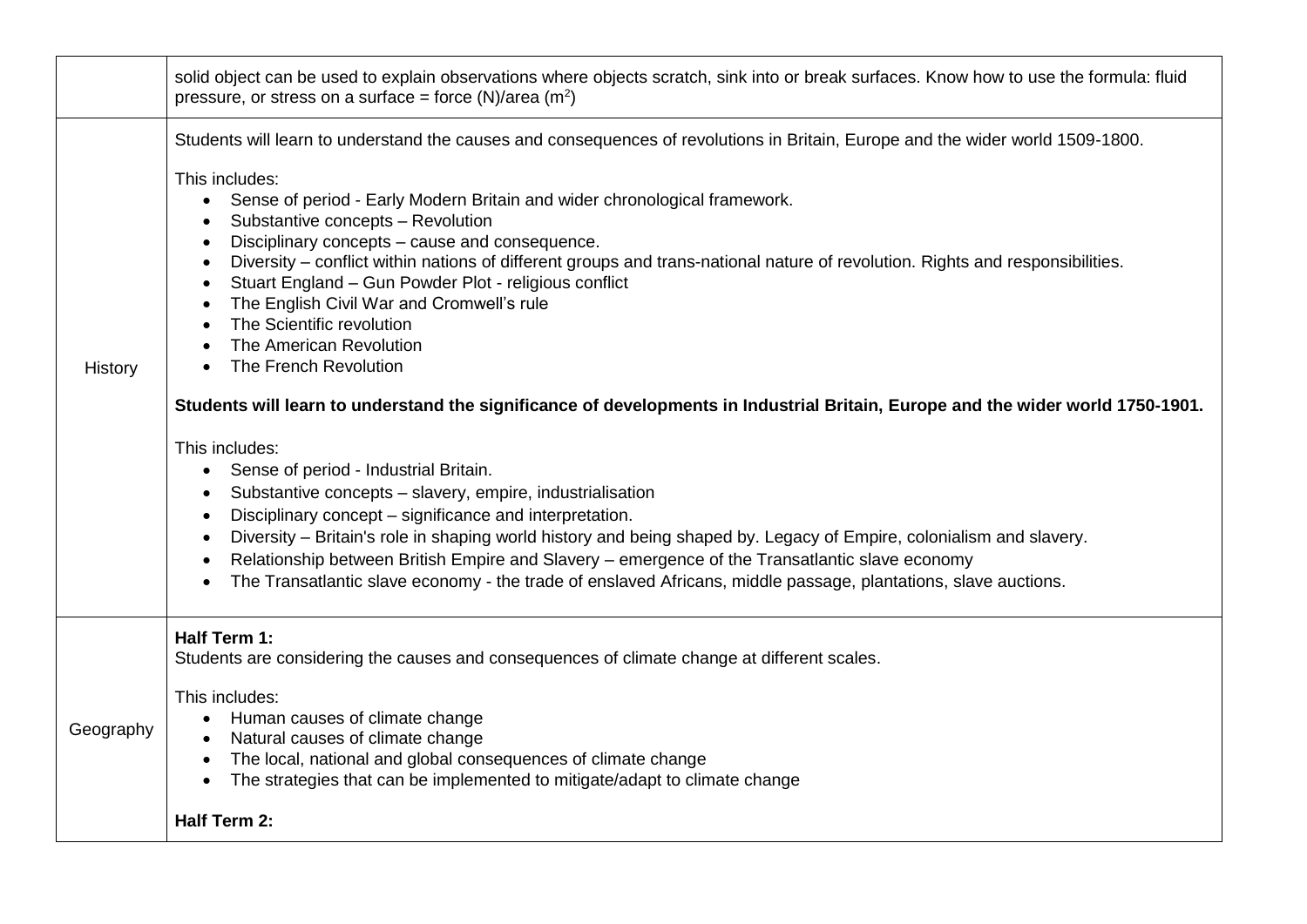|        | Students are learning to understand how ice shapes our landscapes. Students are exploring the impacts of climate change on polar<br>regions.                                                                                                                                                                 |
|--------|--------------------------------------------------------------------------------------------------------------------------------------------------------------------------------------------------------------------------------------------------------------------------------------------------------------|
|        | This includes:<br>Different glacial processes that help to shape the landscape.<br>$\bullet$<br>Glacial landforms, e.g. corrie, arete and pyramidal peak<br>Case study on impacts (social, economic, environmental) of melting polar ice in Russia<br>How humans interact with glacial environments          |
|        | <b>Half Term 1 Theme: Holidays</b><br>Students are learning to describe a recent summer holiday in detail, using both the present and the perfect tenses.<br>Students are learning to give an account of a past holiday experience, including activities, destination, passengers, key events.               |
|        | This will include:<br>• Avoir/être<br>Perfect tense of regular er - verbs & irregular verbs<br>Perfect tense of verbs that takes être<br>Negative nepas with perfect tense<br>Use present and perfect tenses together                                                                                        |
| French | <b>Half Term 2 Theme: Festivals and celebrations</b><br>Students are learning to describe a typical French festival and use transactional language in the context of buying food at a French<br>market. They will also revise the present and near future tenses and continue to practise the perfect tense. |
|        | This will include:<br>Opinions & justifications<br>$\bullet$<br>Describing Francophone festivals and celebrations<br>Buying food at a market<br>Talking about a future trip<br>$\bullet$                                                                                                                     |
|        | Present tense of regular - ir and - re verbs<br>$\bullet$<br>The present tense of vouloir<br>$\bullet$<br>Partitive articles (du/de la/ des/de l')<br>The near future tense<br>Forming questions in the near future tense                                                                                    |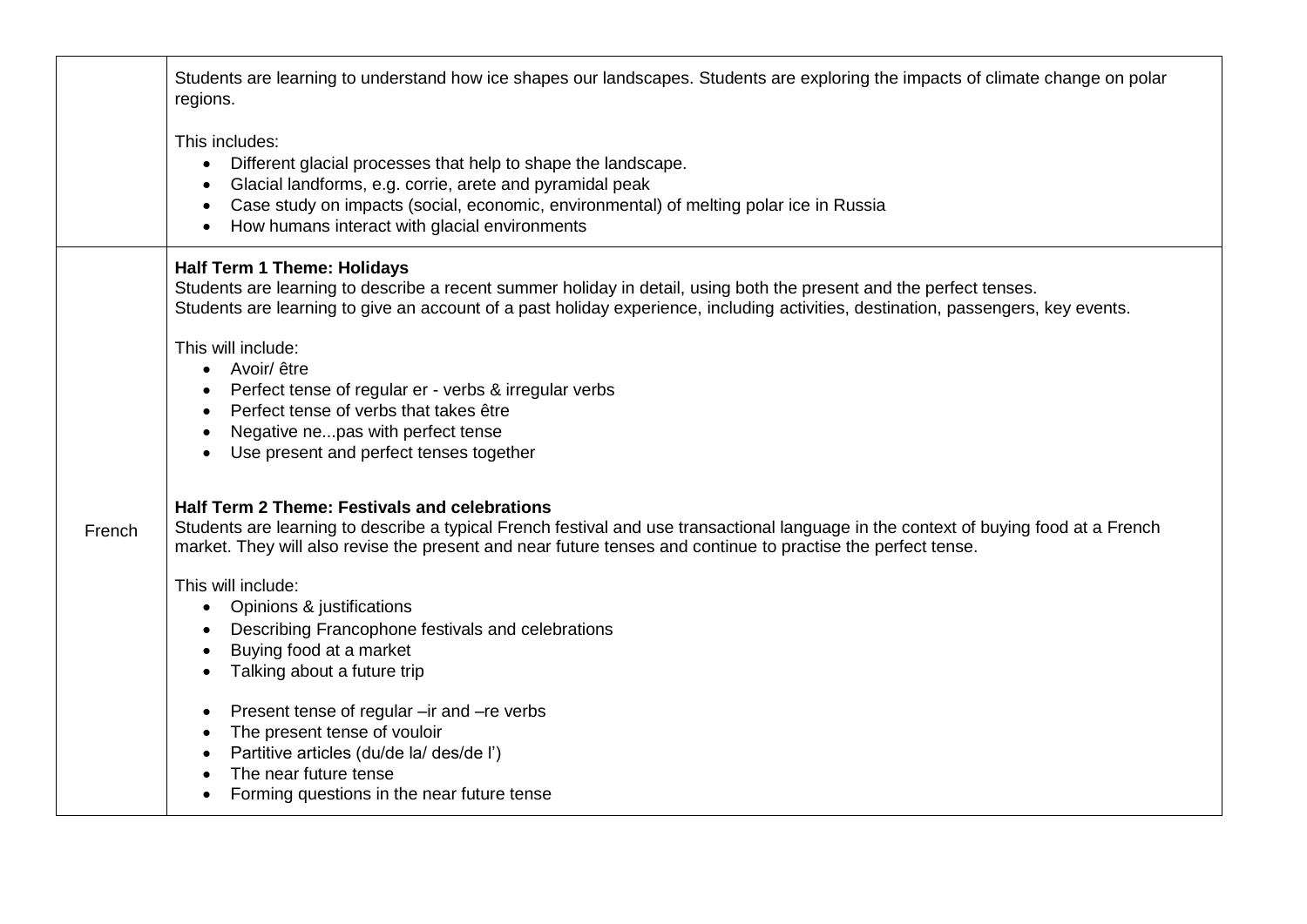| <b>Half Term 1: Holidays</b><br>Students will be able to talk about the Summer they have just had using the preterite and present tenses together. They will be able to<br>say what they did and express an opinion.<br>• Preterite of ir<br>Preterite of regular -ar, -er and -ir verbs<br>Preterite of ser<br>(Extension) Two tenses together<br><b>Half term 2: Pastimes</b><br>Students will continue to develop what they can say about their lives and their likes/ dislikes, including comparatives. They will talk about<br>their phones, music, tv and what they did yesterday. This will allow them to revise the present tense and continue to practise the preterite. |
|-----------------------------------------------------------------------------------------------------------------------------------------------------------------------------------------------------------------------------------------------------------------------------------------------------------------------------------------------------------------------------------------------------------------------------------------------------------------------------------------------------------------------------------------------------------------------------------------------------------------------------------------------------------------------------------|
| Students are learning about computer crime and cyber security.                                                                                                                                                                                                                                                                                                                                                                                                                                                                                                                                                                                                                    |
| Specifically, students will be learning:<br>• To be able identify online security threats and understand the principles of the computer misuse act. They will learn to protect<br>themselves online.<br>How to explain what malware is and give some examples of how it operates and what the impact could be on a device or user<br>(e.g. viruses, trojans, ransomware)<br>How to explain what cookies are and can give examples of how online browsing can be tracked. They will dentify commercial<br>content and scams (e.g. pop-ups, spam) and can discuss simple strategies to manage such content (e.g. pop-up blockers, junk                                              |
| folders, unsubscribing).<br>How presenting them self in different ways online carries both benefits and risks and they can describe and assess what these<br>could be. They will be able to explain strategies to reduce potential risks.<br>How relationships can safely begin (on-line dating), develop, be maintained, change and end online. How to make positive<br>contributions to online debates and discussions. How what I write online can also affect my school, family or social group, or<br>future opportunities. They will discuss strategies to manage and protect their 'digital personality'                                                                   |
| They will learn to use computers safely and legally:<br>Identifying the principles of fair use and apply this to case studies and the potential consequences of illegal access or<br>$\bullet$<br>downloading and how it may impact me and my immediate peers<br>Understanding the computer misuse enables students to operate within the law and understand their rights.                                                                                                                                                                                                                                                                                                        |
| <b>Term 1 Theme: Natural Forms</b><br>Students will have exposure to a wide range of media and techniques to develop the formal elements through experimental drawing from<br>observation. They will be exploring fruit and shells and will be encouraged to work from images and from direct observation of real subject<br>matter.<br>Students will gain confidence in using:<br>$\bullet$<br>Pencil/pen                                                                                                                                                                                                                                                                        |
|                                                                                                                                                                                                                                                                                                                                                                                                                                                                                                                                                                                                                                                                                   |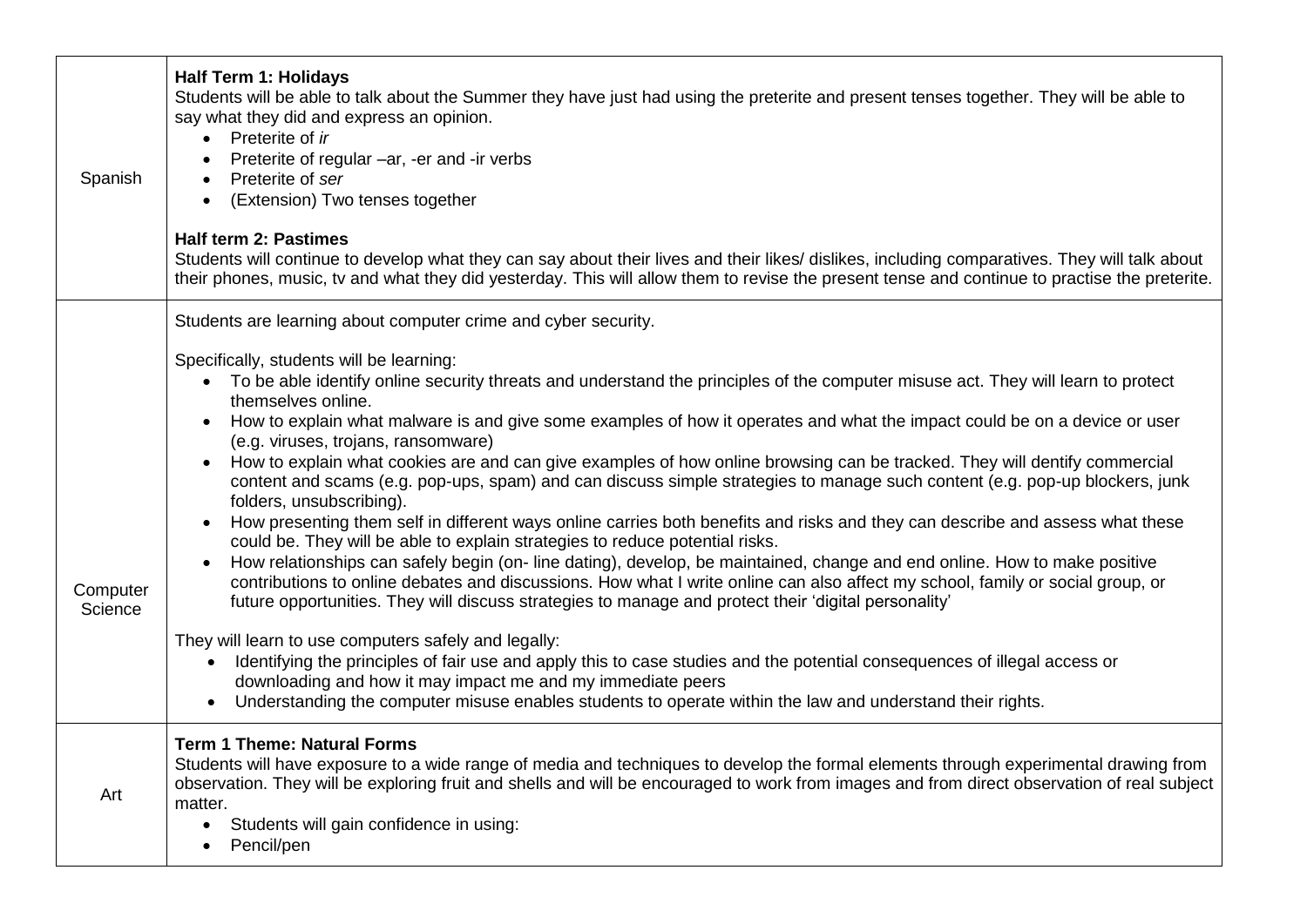|           | Chalk/charcoal<br>$\bullet$<br>Oil pastel<br>$\bullet$                                                                                                                                                                                                                                                                                                                                                                                                                                                                                                                                                                                                                                                                                                                                                                                                                                          |
|-----------|-------------------------------------------------------------------------------------------------------------------------------------------------------------------------------------------------------------------------------------------------------------------------------------------------------------------------------------------------------------------------------------------------------------------------------------------------------------------------------------------------------------------------------------------------------------------------------------------------------------------------------------------------------------------------------------------------------------------------------------------------------------------------------------------------------------------------------------------------------------------------------------------------|
|           | Students are learning to develop their annotation, critique and reflection skills and be able to discuss materials and choice.                                                                                                                                                                                                                                                                                                                                                                                                                                                                                                                                                                                                                                                                                                                                                                  |
|           | <b>Term 2 Theme: Natural Forms</b><br>Students will continue exploring the theme by studying flowers, leaves, mushrooms etc<br>They will be using:<br>• Watercolour<br>• Acrylic paint<br>$\bullet$ Ink                                                                                                                                                                                                                                                                                                                                                                                                                                                                                                                                                                                                                                                                                         |
|           | Students will be creating a larger outcome where they will select the media of their choice. They will be exposed to a variety of artists to<br>inspire and develop individual ideas.                                                                                                                                                                                                                                                                                                                                                                                                                                                                                                                                                                                                                                                                                                           |
|           | In Year 8 Design Technology, pupils develop and build upon the knowledge, skills and understanding they learnt in Year 7. Their<br>innovation and quality control skills are developed as well as their independence when working in lessons.                                                                                                                                                                                                                                                                                                                                                                                                                                                                                                                                                                                                                                                   |
|           | Year 8 pupils will further develop their knowledge of the five core topics which embed the ethos of the Design and Technology curriculum.<br>The curriculum is taught through a range of material disciplines; Food and Nutrition, Timber based materials (Resistant Materials), Papers<br>and Boards (Graphics) and Textile based materials. Year 8 pupils will experience a number of these disciplines throughout the academic<br>year.                                                                                                                                                                                                                                                                                                                                                                                                                                                      |
|           | The five core topics of the Design and Technology curriculum are:                                                                                                                                                                                                                                                                                                                                                                                                                                                                                                                                                                                                                                                                                                                                                                                                                               |
| <b>DT</b> | Design principles: Pupils will independently research and explore to develop their own design ideas. They will design a range of<br>ideas in response to a brief and will use feedback from others to develop their ideas. They will learn to use a variety of<br>approaches including isometric and orthographic technical drawings. They will develop the skill of avoiding design fixation.<br>Annotation skills and knowledge of dimensions will be developed. In Food, pupils will develop the confidence to adapt and refine a<br>range of dishes in response to dietary choices. Pupils will focus on nutritional, cultural, religious and ethical diets.                                                                                                                                                                                                                                |
|           | Making principles: Pupils in Year 8 Design Technology make a range of products in lessons. The use of more complex<br>$\bullet$<br>materials, equipment and manufacturing techniques are taught. Pupils are introduced to metal dip coating, pewter casting,<br>vacuum forming, batik dyeing, patchwork construction and a range of modelling methods. Pupils develop their knowledge and<br>skills in computer aided design. 2D Design and Illustrator are taught. Quality control skills are developed in Year 8 as well as the<br>ability to work independently when making a product. Pupils demonstrate good standards of health and safety awareness. In<br>Food, pupils develop their knowledge of food safety and hygiene. They develop their food preparation and cooking skills as higher<br>risk foods are cooked and good chopping, shaping and presentation skills are emphasised. |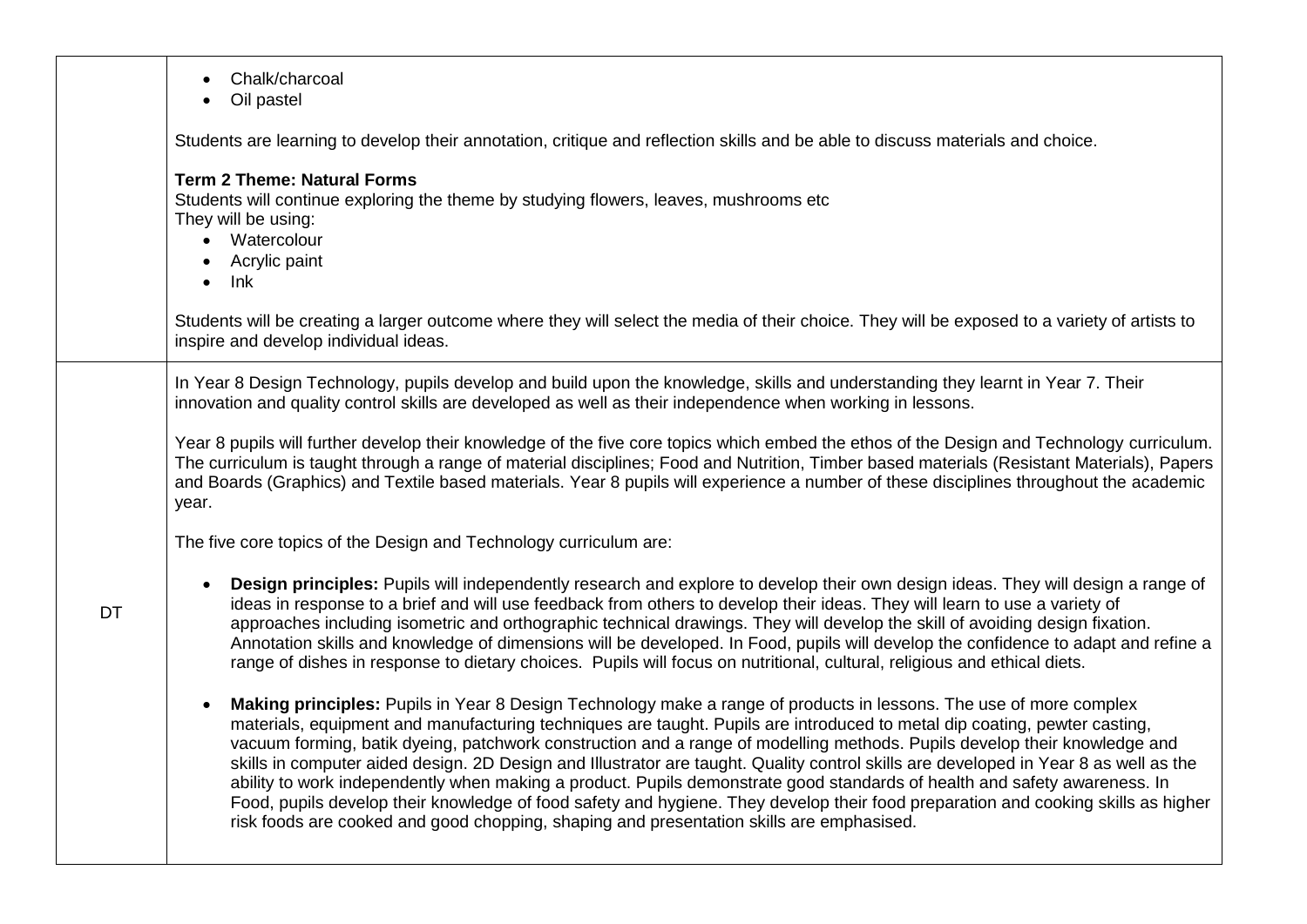|               | Technical principles: Pupils in Year 8 will confidently explain the origins and properties of a range of materials including plastics,<br>fabrics and metals. Pupils will select appropriate materials for different uses. Knowledge of smart materials will be learnt. Students<br>will apply colour theory. In Food, Year 8 pupils will recognise and apply knowledge of temperatures when cooking. Pupils will<br>explain in detail the difference between micronutrients and macronutrients.                                                                                                                                                                                                                                                                                                                                                                                                                                                                                                                                                                                 |
|---------------|----------------------------------------------------------------------------------------------------------------------------------------------------------------------------------------------------------------------------------------------------------------------------------------------------------------------------------------------------------------------------------------------------------------------------------------------------------------------------------------------------------------------------------------------------------------------------------------------------------------------------------------------------------------------------------------------------------------------------------------------------------------------------------------------------------------------------------------------------------------------------------------------------------------------------------------------------------------------------------------------------------------------------------------------------------------------------------|
|               | <b>Sustainability and the environment</b> – Knowledge of sustainability is developed and applied. Links to current world events<br>are incorporated into lessons. Pupils are encouraged to problem solve and creatively consider the environment when designing<br>and making. Pupils evaluate their carbon footprint in evaluations and design specifications. Pupils develop and apply knowledge<br>of the 6R's. Free range, organic and Fairtrade knowledge is taught.                                                                                                                                                                                                                                                                                                                                                                                                                                                                                                                                                                                                        |
|               | Analyse and evaluate - Pupils develop knowledge of existing products and evaluate the work of others in further detail. Very<br>good conclusions are made when evaluation writing and subject specific vocabulary is used. Functional testing methods are<br>developed, and third-party feedback given. Pupils in Food, pupils develop understanding of sensory analysis.                                                                                                                                                                                                                                                                                                                                                                                                                                                                                                                                                                                                                                                                                                        |
|               | Throughout their time in Year 8, pupils develop their knowledge of the CET Knowledge Connected curriculum. The key concepts are re-<br>introduced with a specific focus on Meaning and Performance. Famous designers are introduced including Alessi, Bisa Butler and<br>Vivienne Westwood.                                                                                                                                                                                                                                                                                                                                                                                                                                                                                                                                                                                                                                                                                                                                                                                      |
|               | Students are considering: 'Where do we come from? Is it "our" world?'                                                                                                                                                                                                                                                                                                                                                                                                                                                                                                                                                                                                                                                                                                                                                                                                                                                                                                                                                                                                            |
| <b>Ethics</b> | Students study a range of different Creation stories, beginning with the Inuit and Aboriginal stories. This leads into the examination of<br>Christian, Muslim, Hindu and Buddhist Creation stories and identifying their similarities and differences.<br>Students consider whether cultural/religious Creation accounts are compatible with scientific explanations for Creation such as the Big<br>Bang and evolution in addition to reflecting upon their own beliefs about how our universe and humanity came into existence.<br>Using their knowledge of this range of accounts of Creation, students consider what messages they give us about humanity's place in the<br>world and the level of responsibility humans have for taking care of our planet.                                                                                                                                                                                                                                                                                                                |
| <b>PE</b>     | Students are learning to develop a broader range of skills and techniques within their sports. They will start to show a deeper<br>understanding of rules and start to apply tactics in games situations. Students are learning to develop an understanding of regulations<br>within sports. Students are learning to lead skills sessions to a small group. They will also develop within the following areas:<br>• Application of key personal qualities of commitment, resilience, determination, problem solving, fairness and enthusiasm and an<br>appreciation of honest competition and good sportsmanship in a range of different situations or scenarios.<br>A coherent understanding of more advanced rules, regulations and scoring systems in the sports/activities studied.<br>$\bullet$<br>A greater comprehension of the major muscle groups and bones in the body and how they specifically relate to the<br>$\bullet$<br>sports/activities being studied.<br>Apply the knowledge of the key techniques and tactics used in the sports/activities being studied. |